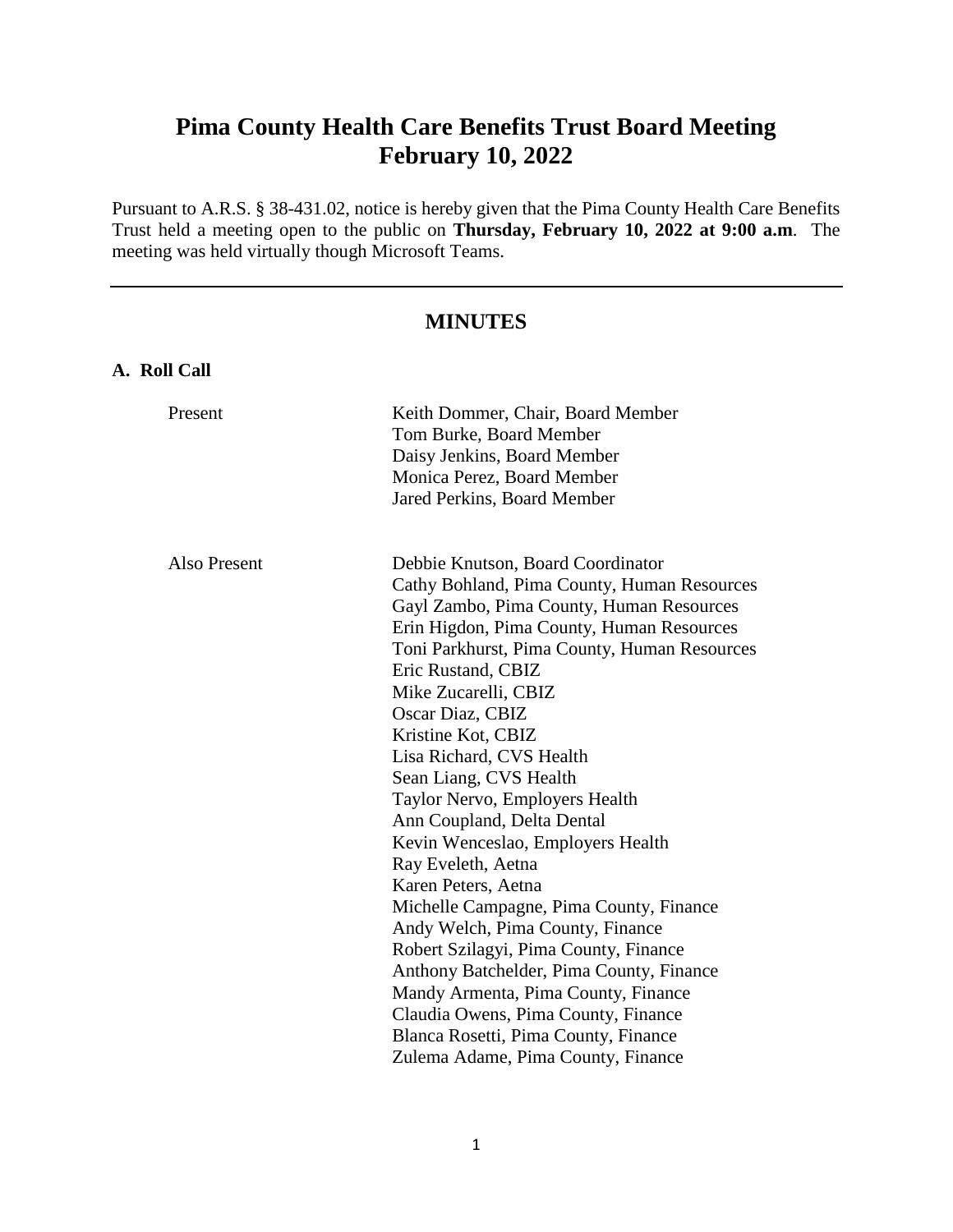Meeting was called to order at 9:00 a.m.

# **B. Pledge of Allegiance**

• All present joined in the pledge of allegiance.

# **C. Approval of November 10, 2021 Meeting Minutes**

- Note: a correction has been made to show the correct date of November 10, 2021. The original Meeting Agenda has the date incorrectly listed as November 18, 2021.
- Moved by Ms. Jenkins, seconded by Mr. Perkins, approved 5:0.

# **D. Human Resources – Cathy Bohland and Gayl Zambo**

 **Discussion/Action for Trustees to elect Chairperson, Vice-Chair and Secretary for the Plan Year 2021/2022. Considering its already February, should these roles remain in place through Plan Year 2022/2023?**

Ms. Bohland opened the item by welcoming Tom Burke to the Health Benefits Trust Board. Ms. Bohland discussed the need for discussion/action for Trustees to elect a Chairperson, Vice-Chair and Secretary for the remainder of Plan Year 2021/2022 and also Plan Year 2022/2023. Ms. Zambo reminded the Board that there will only be one meeting remaining for Plan Year 2021/2022. Mr. Dommer noted his preference to continue with the current Plan Year 2021/2022 and the roles to remain in place through Plan Year 2022/2023. Mr. Burke agreed. Mr. Dommer stated his willingness to continue as Board Chair. Ms. Jenkins agreed. Ms. Jenkins nominated Mr. Perkins for Board Vice-Chair, Mr. Perkins accepted. Ms. Zambo provided a brief overview of the Board Secretary role. Mr. Dommer nominated Ms. Jenkins, Ms. Jenkins accepted the nomination. Mr. Dommer opened elections for the remainder of Plan Year 2021/2022 and Plan Year 2022/2023. The new Trustee Board has been confirmed:

- Chairperson, moved by Ms. Jenkins, seconded by Mr. Perkins, approved 5:0.
- Vice-Chair, moved by Ms. Jenkins, seconded by Mr. Dommer, approved 5:0.
- Secretary, moved by Mr. Dommer, seconded by Mr. Perkins, approved 5:0.

# **Reschedule of November meeting from 11/10/2022 to 11/17/2022?**

Ms. Bohland presented the item noting the request to reschedule the November Trustee Board Meeting from November 10, 2022 to November 17, 2022. Mr. Dommer asked if a formal vote was necessary for this item. Ms. Bohland responded that a formal vote did not need to occur if all Board Members are in agreement. The Trustee Board Members each indicated that they were in agreement with this request. Mr. Dommer confirmed that the meeting for November 10, 2022 will be formally moved to November 17, 2022.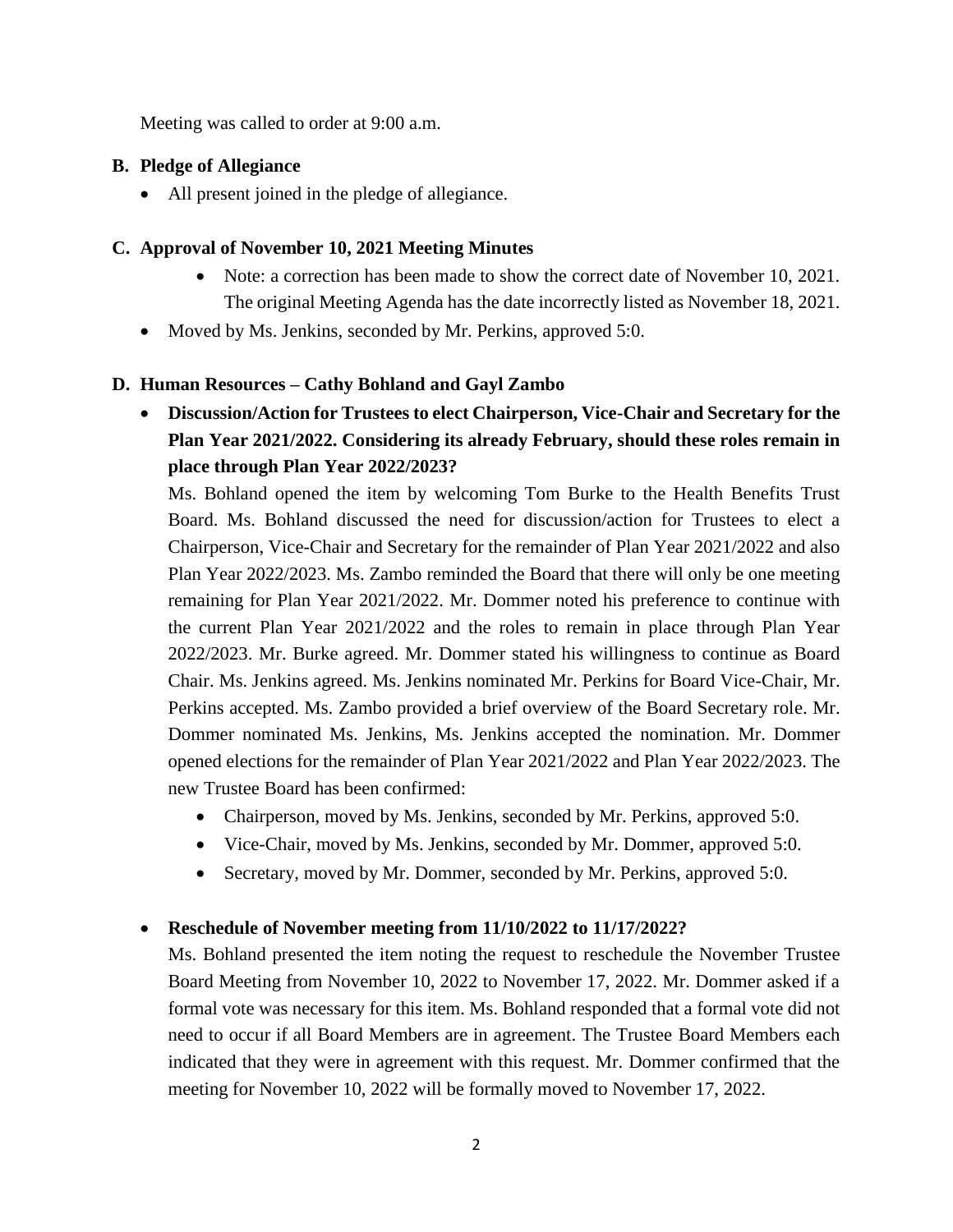#### **Delta Dental Quarterly Packet (Informational Only)**

Ms. Zambo stated that the Delta Dental Quarterly Packet (Informational Only, (slide 7 – slide 17) has been included within the Health Care Benefits Trust Meeting February 10, 2022 Meeting Packet as information only. This information will be sent every quarter.

#### **E. Aetna Presentation Summary – Ray Eveleth and Karen Peters**

#### **Medical Utilization Review – 07/01/2021 – 12/31/2021**

Mr. Eveleth presented a Summary of Key Findings (slide 20) for the review period of July 1, 2021 through December 31, 2021. Mr. Eveleth indicated that the demographic size has remained relatively the same and that while there have been spikes over the last quarter the trends are flattening which is good news. The medical spend increased +16.5% or \$2.4 M to \$16.9M. However, claimants under \$100K (all claims, excluding high cost claimants per \$100K) was a flat +1.1% and claimants under \$100K (IP facility, excluding HCC) decreased -3.5%. Mr. Eveleth highlighted that the number of High Cost Claimants has increased +94.1% from seventeen to thirty-three in the second quarter versus the prior period. Mr. Eveleth discussed the attributions to the medical cost categories that have had an impact on the medical spend increase and also the increase of High Cost Claimants from seventeen to thirty-three. Mr. Eveleth provided additional data regarding utilization review in which a positive trend exists and there appears to be a return to normalcy versus the prior period. Mr. Rustand asked if the CMS approved 15% increase has been included for COVID claims and what amount has been included in the attached numbers. Mr. Eveleth will look into this further. Mr. Eveleth closed the item stating that Pima County has a great outlook in the first six months with the 16.2% increase taken into effect. Mr. Dommer asked how much of this increase was expected and if it was planned. Mr. Eveleth stated he was not able to speak to that as it is tough to determine. However, Ms. Peters has provided projections which may assist with this. Mr. Rustand stated that CBIZ will look into this and get additional information. Mr. Dommer asked for confirmation on the prior rate increase being 11% or 12% and not 16.5%. Mr. Rustand confirmed the rate is not 16.5%. Mr. Eveleth provided additional details for the increase to also include a large fund request that occurred during this quarter. Mr. Eveleth and Ms. Peters will further review the population under \$100K. Mr. Burke made note that preventive exams were low and asked about the County's Employee Wellness Plan and associated incentives. Ms. Higdon explained the recent change in laws that required a change in the Healthy Lifestyle Premium Discounts point structure. Preventive exams and health assessments are being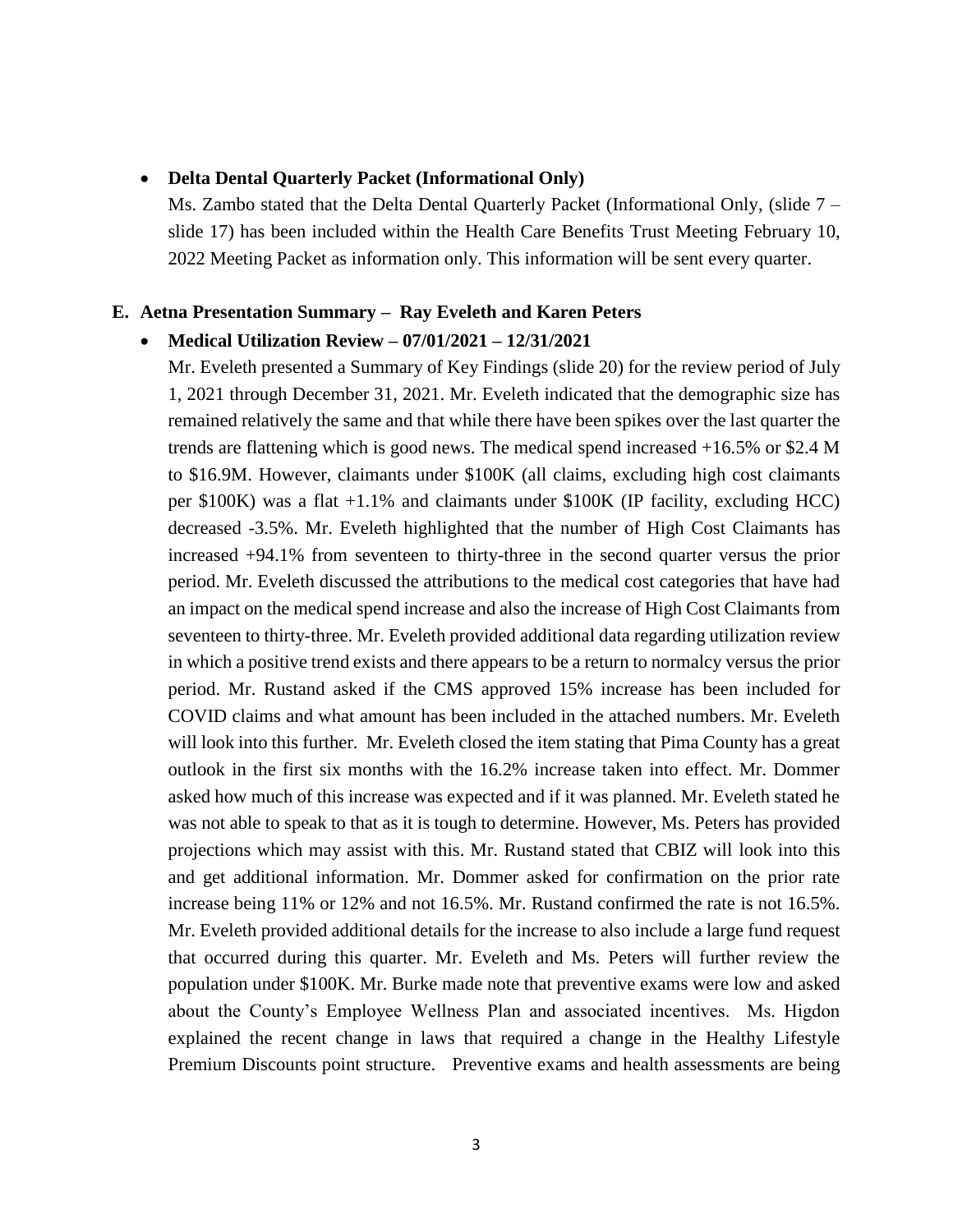incentivized; but alternatives must be available. Mr. Diaz also mentioned an overall decline in preventive exams due to COVID.

#### **High Cost Claims**

Ms. Peters discussed the HCC Claimant Overview (slide 24 – slide 29).

#### **COVID -19 Update**

Mr. Eveleth briefly reviewed the COVID-19 Claims Impact (slide 21). Mr. Eveleth provided information that the report gives the total COVID-19 Claims Impact for 01/01/2021 to 12/31/2021. Mr. Eveleth provided details that the testing and vaccination data is not a true measure in terms of activity with members receiving their testing and vaccinations elsewhere. However, the claims activity is a true number.

#### **Readmission Analysis**

Mr. Eveleth briefly reviewed the Readmission Analysis (slide 48 – slide 55) which Mr. Perkins had requested during the November 10, 2021 meeting.

#### **F. CVS/Caremark & Employers Health Presentation – Lisa Richard**

#### **Pharmacy Utilization Review** – **07/01/2021 – 12/31/2021**

Ms. Richard presented the Pharmacy Utilization Review Report (slide 56) for July 2021 – December 31, 2021. Ms. Richard provided an overview of the Total Gross Trend Components and reminded the Board that the rebate dollars do not follow this timeline, lagging by about three months. Ms. Richard noted that there is a significant increase in the utilization and cost of prescription drugs, specifically specialty drugs. Mr. Diaz asked about the rebate attribution. Ms. Nervo provided information that specialty medications have the highest rebate, and the information is broken out in the rebate letters by channel. Ms. Nervo commented that this year has been the best year yet with the market check in place. Mr. Rustand provided that the market checks are completed annually. Ms. Richard reminded the Board that deductibles started over in July 2021 and that the *True Accumulation* program started at that time appears to be working. Mr. Burke asked about the copayment program that was previously in place. Ms. Richard confirmed that this is no longer in place and Mr. Zucarelli explained the IRS First-dollar rule relating to Health Savings Accounts.

#### **COVID-19 Update**

Ms. Richard provided an update on supporting Pima County through COVID-19 (slide 60). As of January 22, 2022, there have been 1,468 COVID vaccines fully administered and 1,835 COVID vaccines partially administered. Ms. Richard noted the implementation of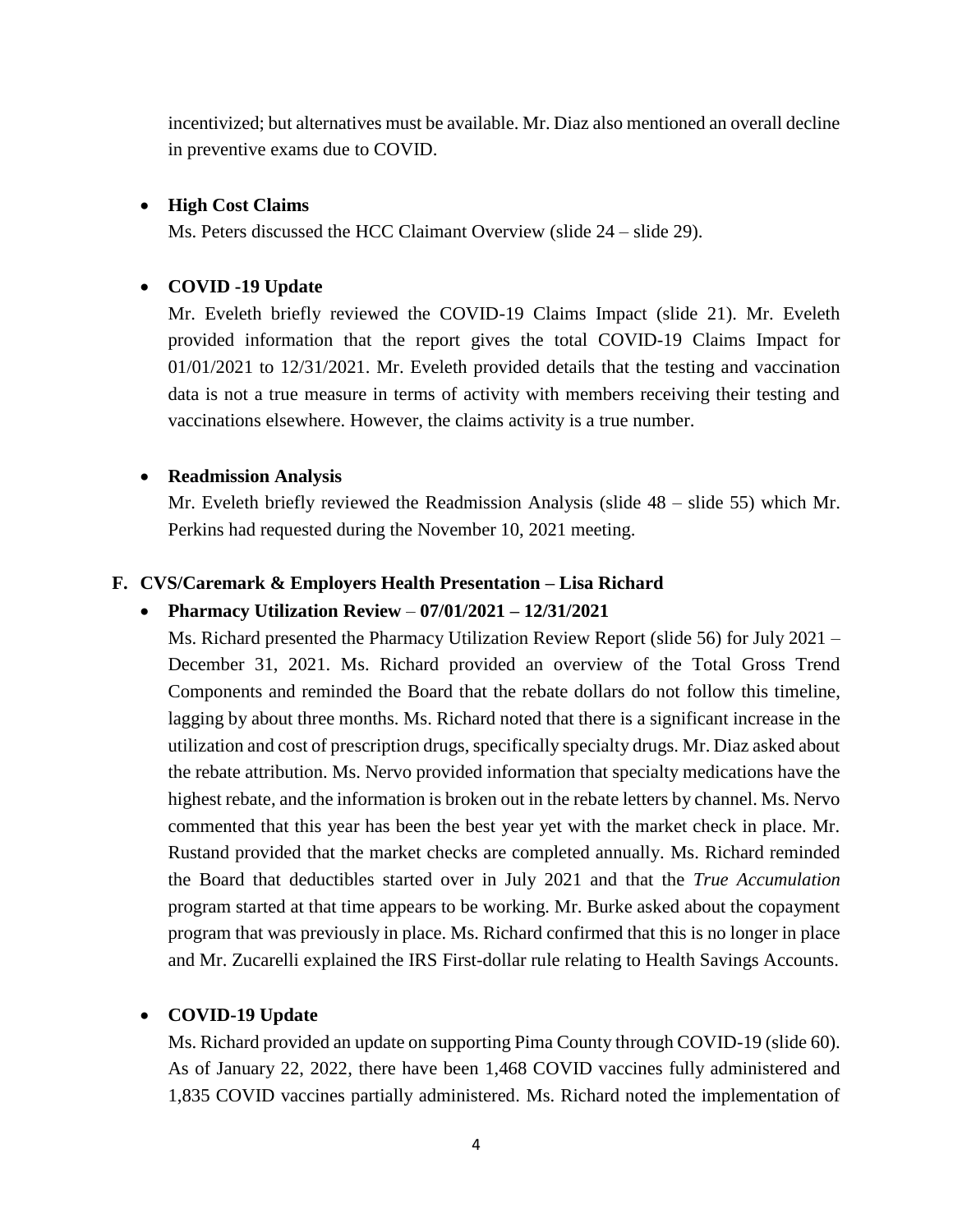COVID test purchases within the retail setting has been a struggle for many of the retails sites. Paper claims for COVID test purchases will begin to process toward the end of February.

#### **G. CBIZ Presentation – Oscar Diaz**

#### **Claims Review – July 2021 through December 2021**

Mr. Diaz noted that the claims review (slide 76) was primarily covered by Aetna.

#### **Cotiviti – July 2021 through December 2021**

Mr. Diaz presented the Cotiviti Report Summary (slide 82 – slide 85) and informed the Board that this information is provided twice per year with this being the last presentation of this report as CBIZ has contracted with an outside vendor to provide this data. Additional information and training are forthcoming. Mr. Eveleth provided additional information on the Care Gap Index (CGI) adding that Aetna One Choice information has a six-month reporting lag and Aetna is working with Pima County to promote this, also adding to the Annual Enrollment Guidebook. Mr. Diaz indicated that the gaps in care for wellness are well above the norm, but he does expect to see a rebound at mid-year or annual review. Ms. Jenkins asked if mental health should be added to wellness promotion measures. Mr. Diaz and Mr. Eveleth will check into this. Mr. Eveleth provided information that CVS/Caremark will be providing additional mental health services in their health hubs within the Tucson area in the near future. Mr. Perkins inquired about gaps in care and appbased services available to members. Ms. Higdon provided information that Pima County is looking into this further. Mr. Eveleth provided additional information about the Aetna based apps and how Pima County is doing a great job in vetting this.

#### **H. Pima County Finance – Andy Welch**

Mr. Welch presented the Health Benefit Trust Fund Financial Statements for the period ending December 31, 2021:

- **Quarterly Review** slide 143 slide 147
- **•** Budget Review slide 148
- **Investment Review** slide 149 slide 150

Mr. Dommer provided an overview of the target reserve rate and questioned if Pima County is staying within range and toward the bottom of the reserve amount. Mr. Welch confirmed this to be correct. Mr. Burke questioned if there had been a recent increase to the stop-loss